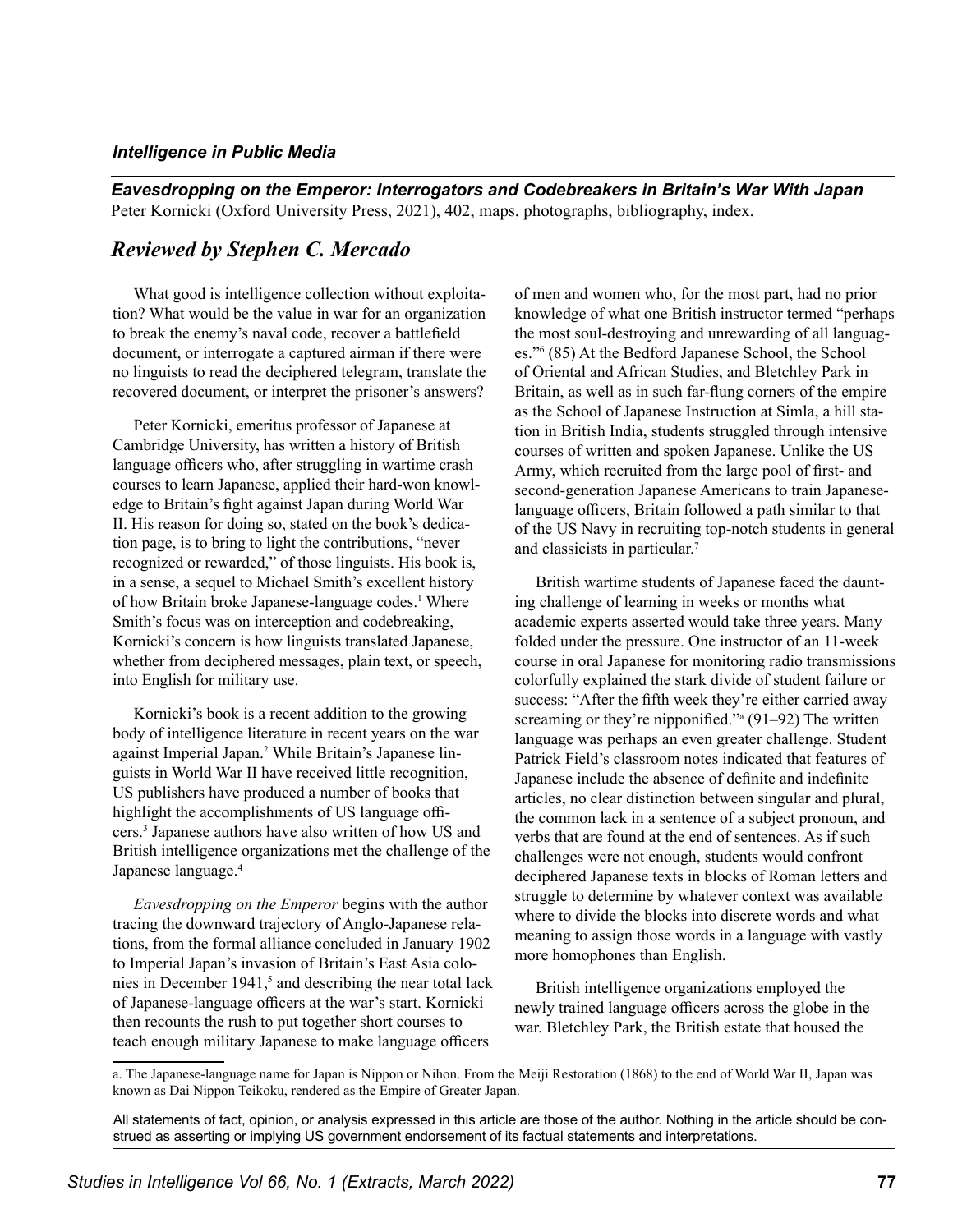<span id="page-1-0"></span>Government Code and Cipher School (GC&CS), employed some of them. In Africa, other linguists served on Mauritius (then a British colony) and Kilindini, Kenya. In South Asia, linguists came to grips with the language in Ceylon (today Sri Lanka) and British India. Still others worked in Australia or with officers of the British Commonwealth and their US allies in such units as General MacArthur's Allied Translator and Interpreter Service (ATIS). In the field, linguists shouldered their heavy dictionaries in backpacks into Burma (today Myanmar) on the British Army's return to the colony it had lost to the Imperial Japanese Army in early 1942. Some British and Australian linguists even joined in MacArthur's return to the Philippines.

Around the world, with each message translated and each prisoner interrogated, British language officers provided building blocks of intelligence needed to understand the enemy. As Kornicki illustrates, many of those blocks were small, as is often the case with individual intelligence reports, but some proved of major importance. In April 1942, most of the British Eastern Fleet at Trincomalee, Ceylon, escaped an attack from a superior force of the Imperial Japanese Navy, retreating to the safety of Kilindini to fight again another day, after linguists translated in advance an intercepted and decoded Japanese message. (130) In Burma, the translation at one point by linguists far from the front—called "backroom boys" at their corps headquarters—of a message in plain text that pinpointed the movement of Japanese troops enabled Gurkhas of the 33rd Corps to stage a jungle ambush. (145) In the Philippines, a British Commonwealth wireless unit passed on translations of Japanese messages that gave away the position of enemy troop ships bringing reinforcements to the beleaguered Japanese units defending Leyte against MacArthur's forces, resulting in one instance in the destruction on November 11, 1944, of an entire enemy convoy. (226)

At the end of the war, British language officers served as interpreters in the surrender of various Japanese commanders in the field, participated in the search for and trial of war criminals, and performed other tasks. Many left active duty not long after the war's end. Others went to Japan to serve as members of the British Commonwealth Occupation Force. Comprising units from Britain, India, Australia, and New Zealand, BCOF was responsible for the occupation of Shikoku (one of the four main islands in the Japanese archipelago) and the southern part of the main island of Honshu from 1946 until Japan regained sovereignty in 1952.<sup>[8](#page-2-0)</sup>

For decades after V-J Day, many of Britain's wartime linguists worked in careers related to Japan or the classics. As was the case among their US counterparts, some British language officers became Japan experts. Others returned to the study of the classics. Sir Hugh Cortazzi, assigned at war's end to a mobile unit of the Combined Services Detailed Interrogation Center (CSDIC) in British India, served his country years later as ambassador to Japan. Richard Storry, who withdrew just in time from the besieged fortress at Singapore, fought at the battle for Imphal, participated in the subsequent campaign to retake Burma, and became a professor of Japanese studies at Oxford University. John Chadwick, who at Bletchley Park translated highly technical Japanese documents after serving earlier in the war as an Italian linguist, resumed his prewar classical studies at Cambridge University and became a noted scholar of classical Greek there.<sup>a</sup> (288)

Kornicki's story of Britain's unsung Japaneselanguage officers, a tale now well told, provides the reader a wealth of information on how Britain trained so many linguists to such great effect in World War II. *Eavesdropping* is an excellent resource, featuring many maps and photographs to supplement the text, complemented by an extensive bibliography and index.

v v v

*The reviewer*: Stephen C. Mercado, a retired language officer in the CIA Open Source Enterprise, is a frequent reviewer of books in foreign languages for *Studies* and other journals. He is in his fifth decade of learning Japanese.

a. At Cambridge, Chadwick worked with a colleague to decipher an early script for Mycenaean Greek, a writing system that preceded the Greek alphabet.